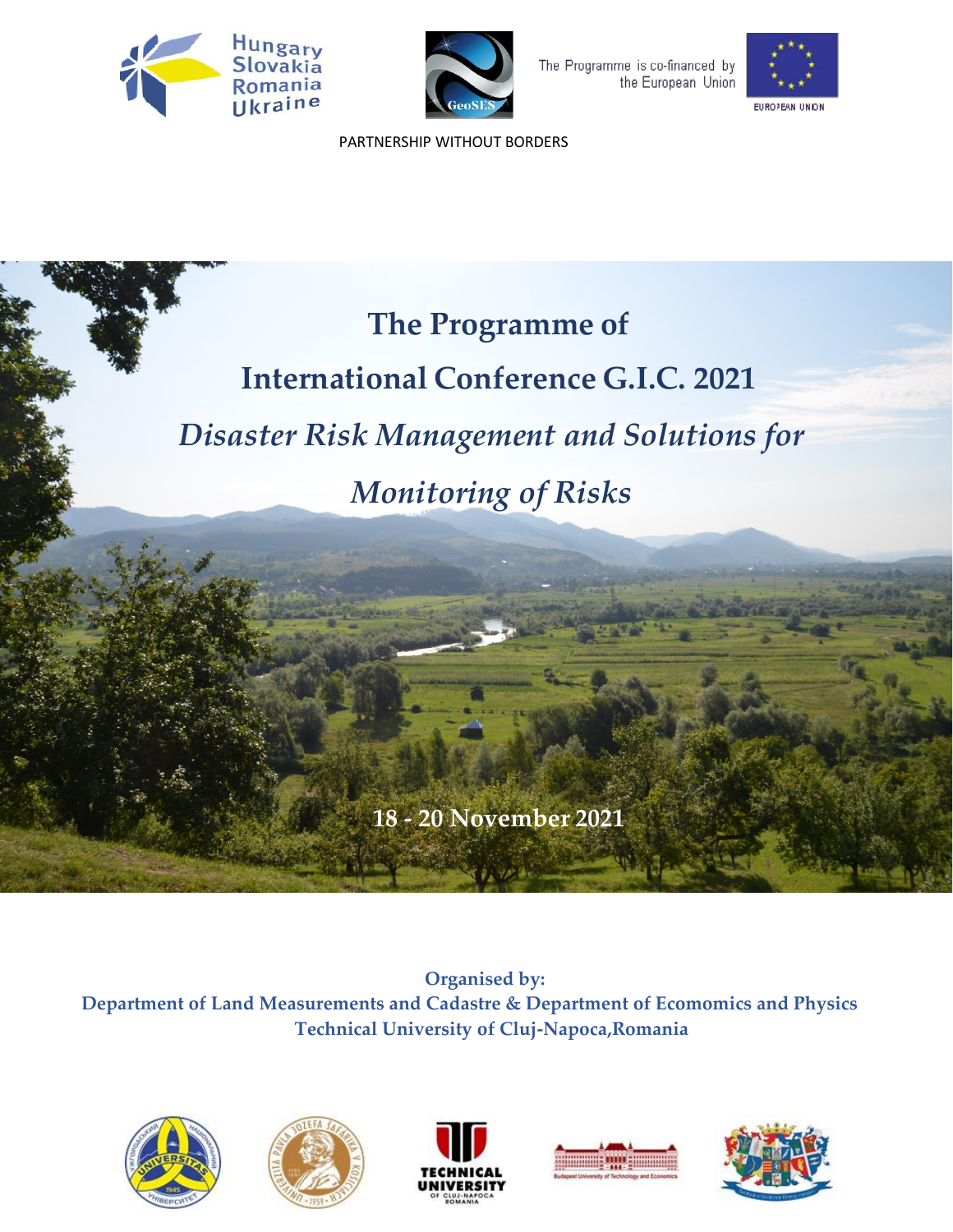





 [PARTNERSHIP](file:///D:/GEOSES-HUSKROUA/INTERNATIONAL%20CONFERENCE/AFIS-WS_001.png) WITHOUT BORDERS

#### **ADVISORY COMMITEE:**

**Prof.Dr.Eng. Güven ÖNAL, Istanbul Technical University, Turkey, President of Balkan Academy of Sciences for Mineral Technologies**

**Prof dr.eng.Alexandu OZUNU,General Manager ISUMADECIP,Faculty of Environmental Science and Engineering,Babes-Bolyai University of Cluj-Napoca,Romania**

**Prof. Dr.Felix BREITENECKER, Technical University of Wien, Faculty of Mathematics and Geoinformation, Austria** 

**Prof.Dr.Eng. Gerard VERRAES, Docteur d′état Montpellier, Prof. d′honneur del′Université de Baia Mare, Ancien Directeur de Recherce, France**

**Prof.Dr.Eng.Vassilis GIKAS, National Technical University of Athens, Greece**

**Prof.Dr.Eng. Deng Jun, XI'AN University of Science & Technology, China**

**Assoc.Prof.Dr.Habil.Mária SZALMÁNÉ CSETE,Faculty of Economics and Social Sciences,Budapest University of Technology and Economics,Hungary**

**Prof.dr.Daniela Luminița CONSTANTIN,Bucharest University of Economic Studies,President of the Romanian Regional Science Association,Romania**

**Prof.dr.habil.Corina Michaela RĂDULESCU, Faculty of Sciences, Technical University of Cluj-Napoca,Romania**

**Assoc.Prof.Dr.Monica MARIAN,Faculty of Sciences,Technical University of Cluj-Napoca,Romania**

**Prof.Dr.Eng. Ioan BUD, North University Center of Baia-Mare, Romania**

**Assist.Prof.Dr.Eng. József JUHÁSZ, North University Center of Baia-Mare, Romania**

**Assist.Prof.Dr.Eng. Dorel GUȘAT, North University Center of Baia-Mare, Romania**









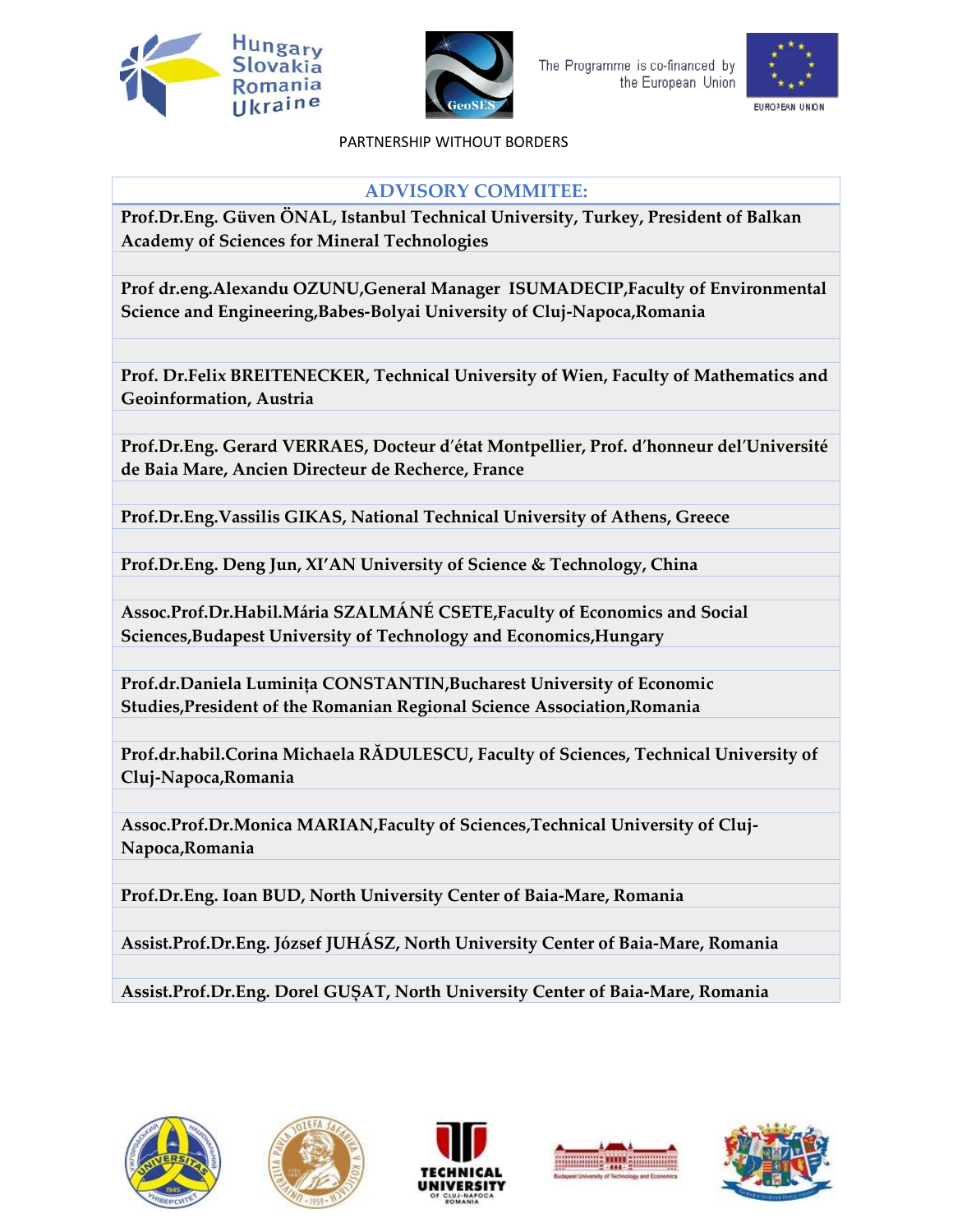





 [PARTNERSHIP](file:///D:/GEOSES-HUSKROUA/INTERNATIONAL%20CONFERENCE/AFIS-WS_001.png) WITHOUT BORDERS

#### **ORGANIZING COMMITEE**:

Commitee Chair: Prof.Dr.Habil.**Petrică POP SITAR**, Vice-rector,Tehnical University of Cluj-Napoca



# **JEPARTAMENT S.E.F**

#### **SECTION B : Economic and social sciences**

#### • Diana Ighian, Ph.D

- Corina M. Rădulescu, Ph.D
- Rita Toader, Ph.D
- Florina Hahn, Ph.D
- Grațiela Dana Boca, Ph.D
- Cezar Toader, Ph.D
- Corina Pop Sitar, Ph.D
- Radu Todoran,Ph.D
- Liliana Zima, Ph.D
- Simona Sabou, Ph.D
- Constantin Cucoşel, Ph.D
- Cristian Liviu Vele, Ph.D
- Anne Marie Hordău, Ph.D
- Szakács Zsólt,Ph.D
- Izabela Pop, Ph.D
- Bianca Avram, Ph.D
- Alina Pop,Ph.D stud.
- Diana Toader,Ph.D stud.
- Izabela Rus,Ph.D stud.

**I**T&C Eng.Adrian Petrovan,Ph.D Eng.Cosmin Roman Interpret Alexandra Golgoț ,A-Z Translations S.R.L











- **SECTION A : Environmental and Earth Sciences**
	- Sanda Naș, Ph.D
	- Gheorghe M.T. Rădulescu, PhD
	- Ioel Vereș, Ph.D
	- Carmen Nuțiu, Ph.D
	- Ovidiu Ștefan, Ph.D
	- Adrian Rădulescu, Ph.D
	- Voichița Roib, Ph.D
	- Mircea Bondrea, Ph.D
	- Mihai Rădulescu, Ph.D
	- Paul Sestraș, Ph.D
	- Raluca Gâlgău, Ph.D
	- Petre Oprițoiu, Ph.D
	- Gelu Danku, Ph.D
	- Gelu Zaharia, Ph.D
	- Teodora Șoimoșan,Ph.D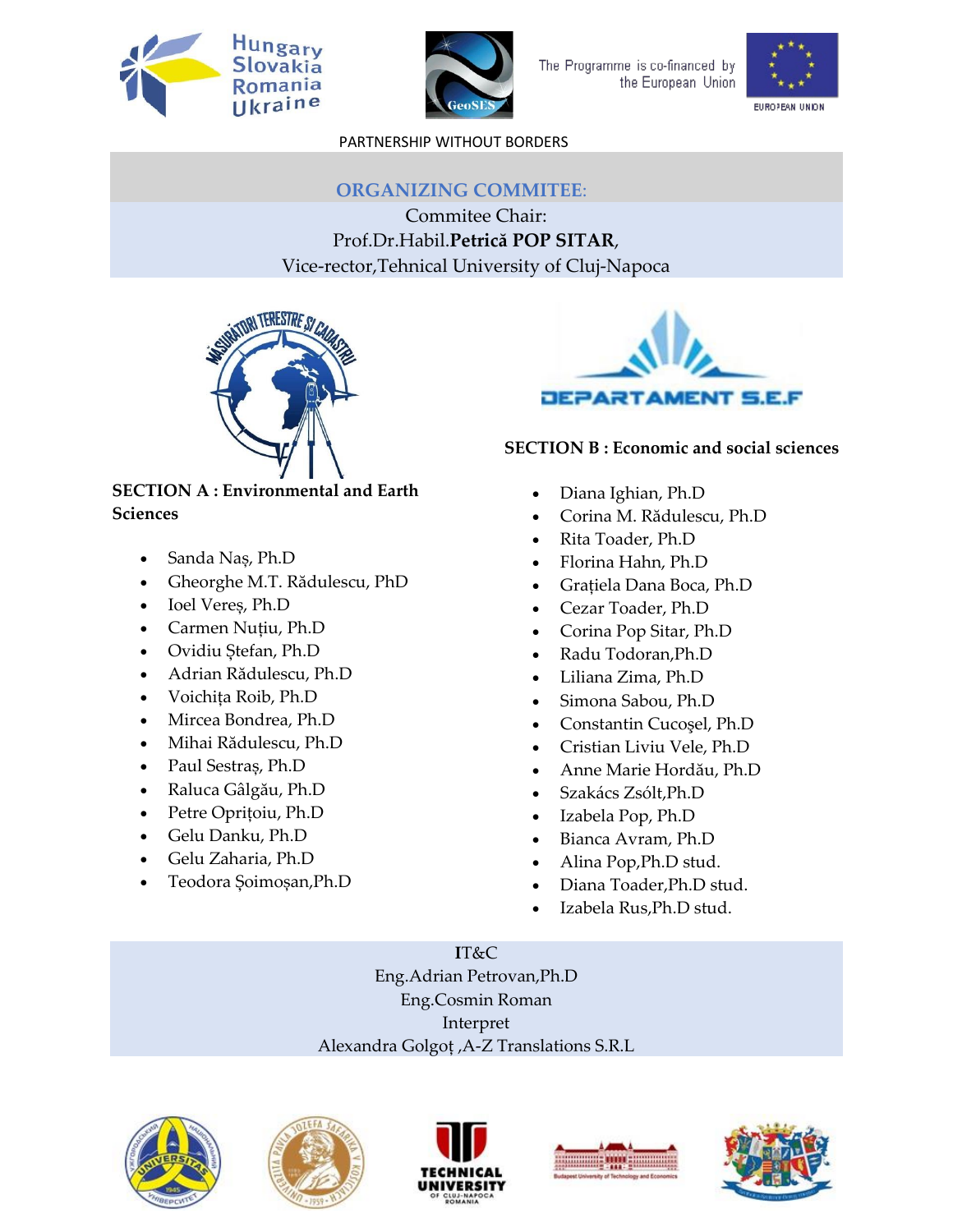





 [PARTNERSHIP](file:///D:/GEOSES-HUSKROUA/INTERNATIONAL%20CONFERENCE/AFIS-WS_001.png) WITHOUT BORDERS

### **CONFERENCE PROGRAMME**

IMPORTANT: **All time intervals are displayed in Bucharest local time. For time correspondence with other countries, please access: [https://www.timeanddate.com/world](https://www.timeanddate.com/worldclock/converter.html)[clock/converter.html](https://www.timeanddate.com/worldclock/converter.html)**

| <b>Plenary Session&amp; Workshop</b>                                                                                                   |  |
|----------------------------------------------------------------------------------------------------------------------------------------|--|
| <b>Disaster Risk Management and Solutions for</b>                                                                                      |  |
| <b>Monitoring of Risks</b>                                                                                                             |  |
| Day 1                                                                                                                                  |  |
| November 18 2021   Online                                                                                                              |  |
| Welcome address from Technical University of Cluj-Napoca, Romania                                                                      |  |
| Prof.dr.eng.Daniela MANEA-Dean of Faculty of Civil Engineering                                                                         |  |
| Assoc.Prof.dr.Monica MARIAN-Dean of Faculty of Sciences                                                                                |  |
| <b>PLENARY SESSION</b>                                                                                                                 |  |
| Chair:                                                                                                                                 |  |
| Prof dr. eng. Alexandu OZUNU, General Manager ISUMADECIP (Research In-                                                                 |  |
| stitute for Sustainability and Disaster Management based on High Performance                                                           |  |
| Computing), Faculty of Environmental Science and Engineering, Babes-Bolyai                                                             |  |
| University of Cluj-Napoca, Romania                                                                                                     |  |
| Co-Chair:                                                                                                                              |  |
| Prof.em.dr.eng.mat.Gheorghe M.T. RÄDULESCU, Executive Manager GeoSES                                                                   |  |
| Project, Department of Land Measurements and Cadastre, Faculty of Civil En-<br>gineering, Technical University of Cluj Napoca, Romania |  |
|                                                                                                                                        |  |
| The importance of monitoring disasters and mitigation of risks<br>Prof dr. eng. Alexandu OZUNU                                         |  |
| General Manager ISUMADECIP Research Institute for Sustainability and Dis-                                                              |  |
| aster Management based on High Performance Computing, BBU Cluj-Napoca                                                                  |  |
| <b>KEYNOTE SPEAKERS</b>                                                                                                                |  |
| Prof. Dr. Walter Timo de VRIES                                                                                                         |  |
| Chair of Land Management Department Aerospace and Geodesy, School of                                                                   |  |
| Engineering and Design, Technical University of Munich, Germany                                                                        |  |
| Keynote speech:                                                                                                                        |  |
| Trends in applying geospatial technologies for land management in sup-                                                                 |  |
| port of disaster management                                                                                                            |  |
|                                                                                                                                        |  |









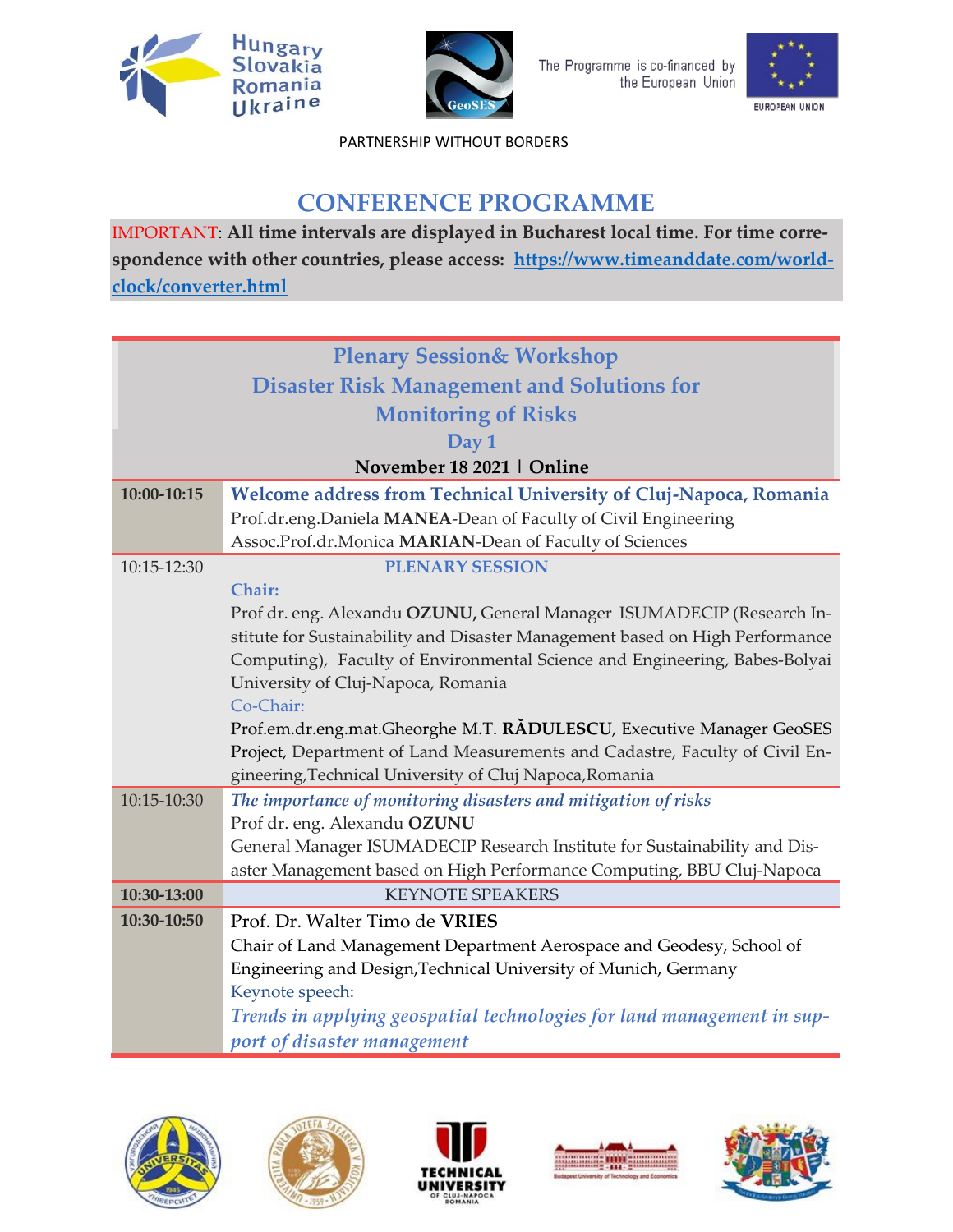





| 10:50-11:10 | Adj. Prof.dr. Simone MINEO<br>Department of Biological, Geological and Environmental Sciences,<br>University of Catania, Italy<br>Keynote speech:                                                                                                                                                                                                                                                                                                                              |
|-------------|--------------------------------------------------------------------------------------------------------------------------------------------------------------------------------------------------------------------------------------------------------------------------------------------------------------------------------------------------------------------------------------------------------------------------------------------------------------------------------|
|             | Unstable slope surveying and monitoring through Infrared Thermo-<br>graphy for landslide risk management                                                                                                                                                                                                                                                                                                                                                                       |
| 11:10-11:30 | Assist.Prof.dr. Carlotta RODRIQUEZ<br>BCM IEM department, Rabdan Academy, Abu Dhabi, United Arab Emirates<br>Keynote speech:<br>Integrating Sustainable Development and Disaster Risk Reduction: from the-<br>ory to practice                                                                                                                                                                                                                                                  |
| 11:30-11:50 | Assoc. Prof. Dr. Matej VOJTEK<br>Department of Geography and Regional Development, Faculty of Natural Sci-<br>ences, Constantine the Philosopher University in Nitra, Slovakia<br>Keynote speech:<br>Combined basin-scale and localized approach for riverine flood risk mapping<br>and assessment: A case of the Gidra basin, Slovakia                                                                                                                                        |
| 11:50-12:10 | Post-doc.res. Dr. Raffaele PELOROSSO<br>Department of Agriculture and Forest Sciences, Tuscia University, Italy<br>Keynote speech:<br>Blue-green roofs and pluvial urban flooding mitigation: a scenario simulation<br>in central Italy                                                                                                                                                                                                                                        |
| 12:10-12:30 | Assoc. prof. dr. eng. Adrian T. RADULESCU<br>Project manager GeoSES, Department of Land Measurements and Cadastre,<br>Faculty of Civil Engineering, Tehnical University of Cluj Napoca, Romania<br>Keynote speech:<br>The role of cross-border projects in Disaster Management.Case study: Geo-<br>SES-Extension of the operational "Space Emergency System" towards monito-<br>ring of dangerous natural and man-made geo-processes in the HU-SK-RO-UA<br>cross-border region |
| 12:30-13:00 | <b>Break</b>                                                                                                                                                                                                                                                                                                                                                                                                                                                                   |









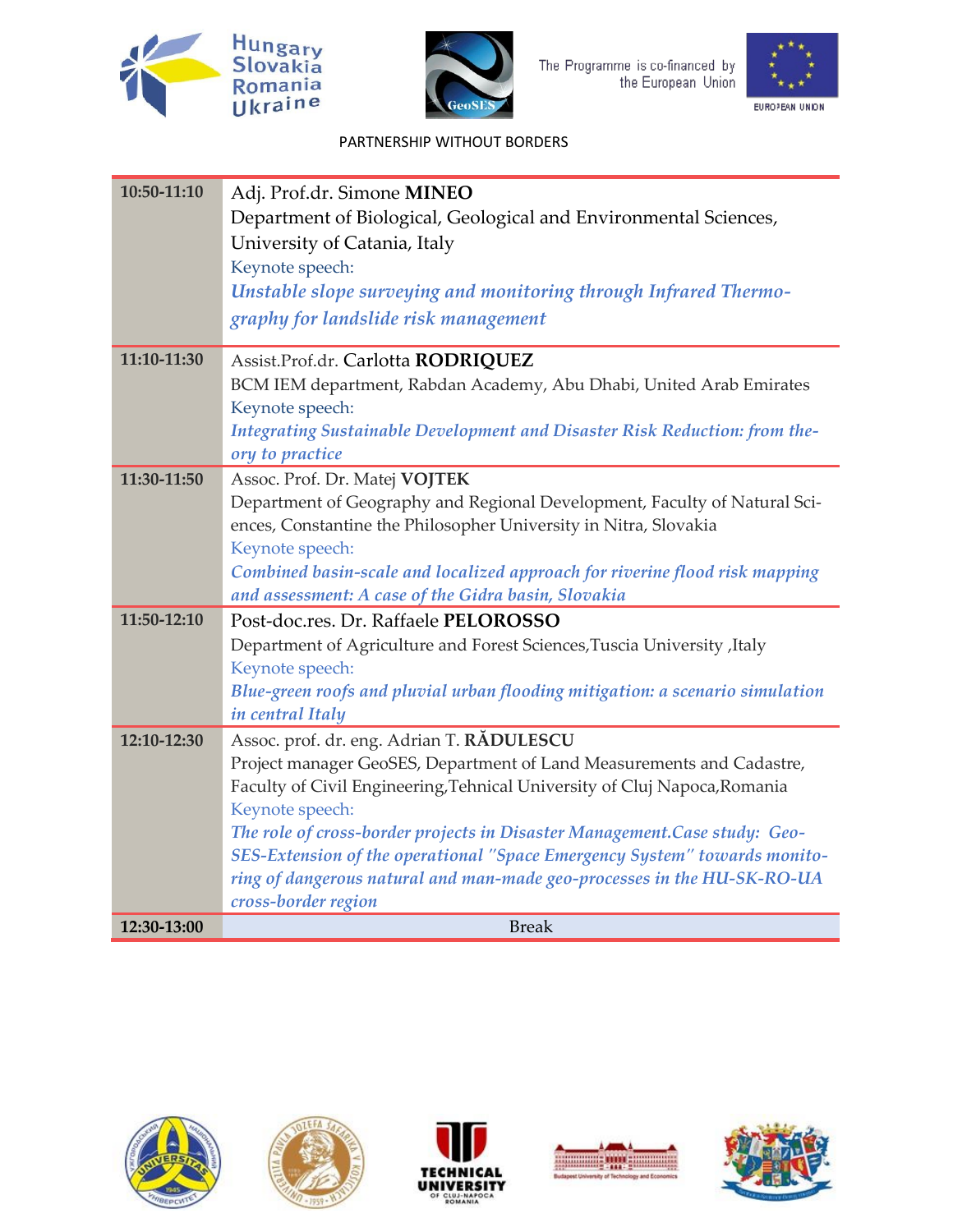





| <b>Workshop</b>                                    |                                                                                                                                                    |
|----------------------------------------------------|----------------------------------------------------------------------------------------------------------------------------------------------------|
| <b>Geomatics Solutions for Disaster Management</b> |                                                                                                                                                    |
|                                                    | Day 1                                                                                                                                              |
|                                                    | November 18 2021   Online                                                                                                                          |
|                                                    | Chair:                                                                                                                                             |
|                                                    | Assist. Prof. dr. eng. Virgil Mihai RADULESCU, Technical Manager GeoSES Project, Depar-                                                            |
|                                                    | tment of Land Measurements and Cadastre, Faculty of Civil Engineering, Technical University                                                        |
| of Cluj Napoca, Romania                            |                                                                                                                                                    |
| 13:00-13:20                                        | <b>INVITED GUEST:</b>                                                                                                                              |
|                                                    | Prof. dr. eng. Masafumi NAKAGAWA, Head of Geoinformatics Lab. Depart-                                                                              |
|                                                    | ment of Civil Engineering, Shibaura Institute of Technology, Tokyo, Japan                                                                          |
|                                                    | Lecture:                                                                                                                                           |
|                                                    | Geoinformatics and 3D Data Acquisition for Infrastructure and Environment                                                                          |
|                                                    | Monitoring                                                                                                                                         |
| 13:20-13:40                                        | Lead Partner-National University of Uzhhorod, Ukraine                                                                                              |
|                                                    | Senior Lect. dr. Maryia NYCHVID, Department of Land Management and Ca-<br>dastre, GeoSES, Technical manager, Uzhhorod National University, Ukraine |
|                                                    | Lecture:                                                                                                                                           |
|                                                    | The use of modern methods for monitoring of dangerous natural and man-made                                                                         |
|                                                    | geo-processes in Ukraine                                                                                                                           |
| 13:40-14:00                                        | Partner 1-, Pavol Jozef Šafárik University in Košice, Slovakia                                                                                     |
|                                                    | RNDr. Ján KAŇUK, Head of the Laboratory of Geographic Information                                                                                  |
|                                                    | Systems, Pavol Jozef Šafárik University in Košice, project manager                                                                                 |
|                                                    | Lecture:                                                                                                                                           |
|                                                    | Terra Mapper - a collaborative tool designed for mobile mapping and data man-                                                                      |
|                                                    | agement                                                                                                                                            |
| 14:00-14:20                                        | Partner 2- Technical University of Cluj-Napoca                                                                                                     |
|                                                    | Dr. eng. Radu A. MARIAN, eng. Bogdan VĂDUVA, IT experts GeoSES Project,                                                                            |
|                                                    | Technical University of Cluj-Napoca, Romania                                                                                                       |
|                                                    | Lecture:                                                                                                                                           |
|                                                    | Portal and mobile applications for presenting the results of the GeoSES Project                                                                    |
|                                                    | Extension of the operational "Space Emergency System" towards monitoring of                                                                        |
|                                                    | dangerous natural and man-made geo-processes in the HU-SK-RO-UA cross-                                                                             |
|                                                    | border region                                                                                                                                      |









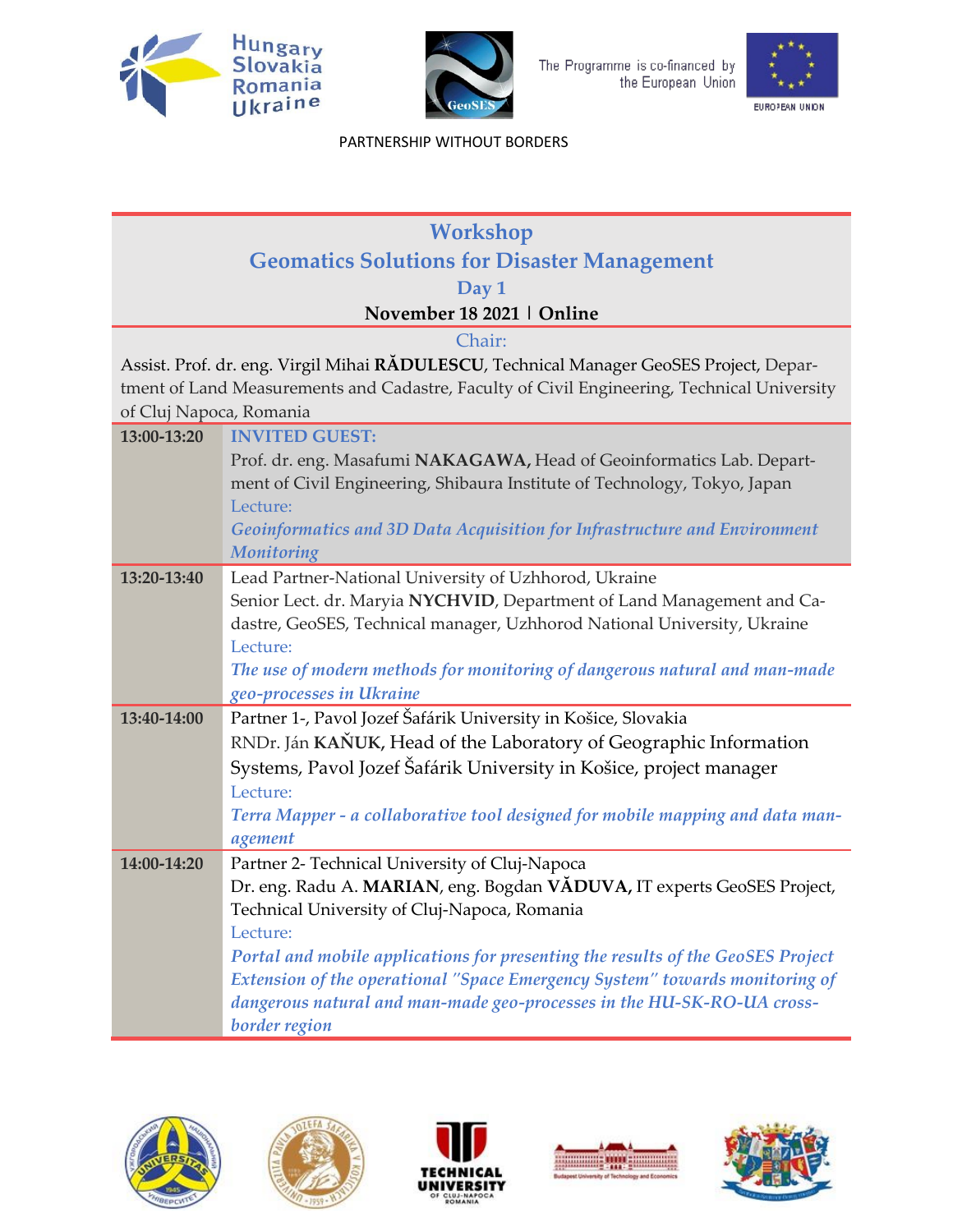





| 14:20-14:40  | Partner 3- Budapest University of Technology and Economics, Hungary          |
|--------------|------------------------------------------------------------------------------|
|              | Dr. Balint MAGYAR, Geophysicist - GNSS/InSAR R&D, Lechner Nonprofit          |
|              | Ltd., Satellite Geodetic Observatory (Penc, Hungary) & local project expert, |
|              | Budapest University of Technology and Economics, Hungary                     |
|              | Lecture:                                                                     |
|              | Regional Scale Monitoring of Surface Deformation in Transcarpathia using     |
|              | <b>InSAR Technology</b>                                                      |
| 14:40-15:00  | Partner 4- Self-government of Szabolcs-Szatmár-Bereg County                  |
|              | Assoc. Prof. Dr. Róbert VASS expert, professional implementer                |
|              | University of Nyíregyháza, Hungary                                           |
|              | Lecture:                                                                     |
|              | Climate strategy: from idea to realization                                   |
| 15:00-15:30  | Conclusions and debate of further perspectives on Solutions for Disaster     |
|              | Management                                                                   |
|              |                                                                              |
| End of day 1 |                                                                              |









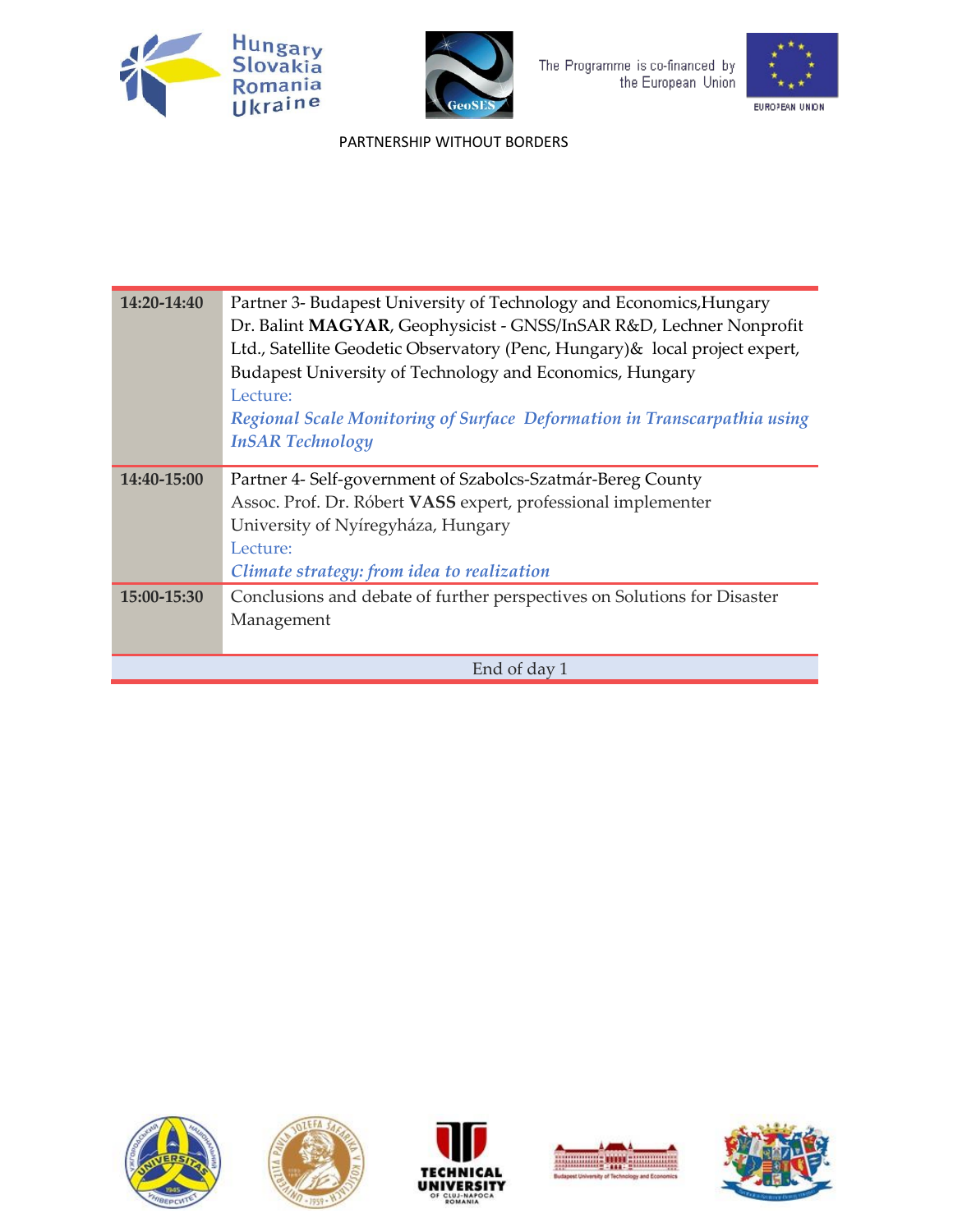





| <b>Parallel Sessions</b>                           |                                                                                            |
|----------------------------------------------------|--------------------------------------------------------------------------------------------|
| <b>SECTION A: Environmental and Earth Sciences</b> |                                                                                            |
|                                                    | Day 2                                                                                      |
|                                                    | November 19 2021   Online                                                                  |
|                                                    | Chairs:                                                                                    |
|                                                    | Assoc. Prof. dr. Eng. Adrian T. RADULESCU, Department of Land Measurements and Cadas-      |
|                                                    | tre, Faculty of Civil Engineering, Technical University of Cluj-Napoca                     |
|                                                    | Assist. Prof. dr. eng. Paul SESTRAS, Department of Land Measurements and Cadastre, Faculty |
|                                                    | of Civil Engineering, Technical University of Cluj-Napoca                                  |
| 10:00-10:15                                        | Sediment Dynamics Monitoring at High Mountain Area                                         |
|                                                    | Naoki NISHIMURA, Asia Air Survey Co., Ltd ,Tomoaki EGUCHI, Asia Air Sur-                   |
|                                                    | vey Co., Ltd, Nobuhiro USUKI, Asia Air Survey Co., Ltd Masafumi NAK-                       |
|                                                    | AGAWA, Shibaura Institute of Technology                                                    |
| 10:15-10:30                                        | Corresponding Points Estimation of Texture-less Regions with Topology Con-                 |
|                                                    | straints                                                                                   |
|                                                    | Yuichiro YAMAGUCHI & Masafumi NAKAGAWA, Shibaura Institute of Tech-                        |
| 10:30-10:45                                        | nology<br>Model-Based Point Cloud Reconstruction of Buried Pipe using Model Fitting Ap-    |
|                                                    | proach                                                                                     |
|                                                    | Kouki KURITA & Masafumi NAKAGAWA, Shibaura Institute of Technology                         |
| 10:45-11:00                                        | Multi-GNSS Near Realtime Precipitable Water Vapor Estimation for Severe                    |
|                                                    | <b>Weather Prediction</b>                                                                  |
|                                                    | Szabolcs RÓZSA, Abir KHALDI, Ágnes ÁCS & Bence TURÁK, Budapest Univer-                     |
|                                                    | sity of Technology and Economics, Department of Geodesy and Surveying                      |
| 11:45-12:00                                        | Low-cost GNSS Sensor Development for Structural Monitoring                                 |
|                                                    | Csaba ÉGETŐ, Zoltán SIKI, Bence TURÁK & Szabolcs RÓZSA, Budapest Univer-                   |
|                                                    | sity of Technology and Economics, Department of Geodesy and Surveying                      |
| 12:00-12:15                                        | Extension of the field of Structural Health Monitoring on Tracking the Behavior            |
|                                                    | over Time of Land, Subject to Landslides                                                   |
|                                                    | Adrian T. RĂDULESCU, Gheorghe M.T. RĂDULESCU, Tiberiu T. KALMAR,                           |
|                                                    | Tehnical University of Cluj Napoca                                                         |
| 12:15-12:30                                        | <b>Break</b>                                                                               |









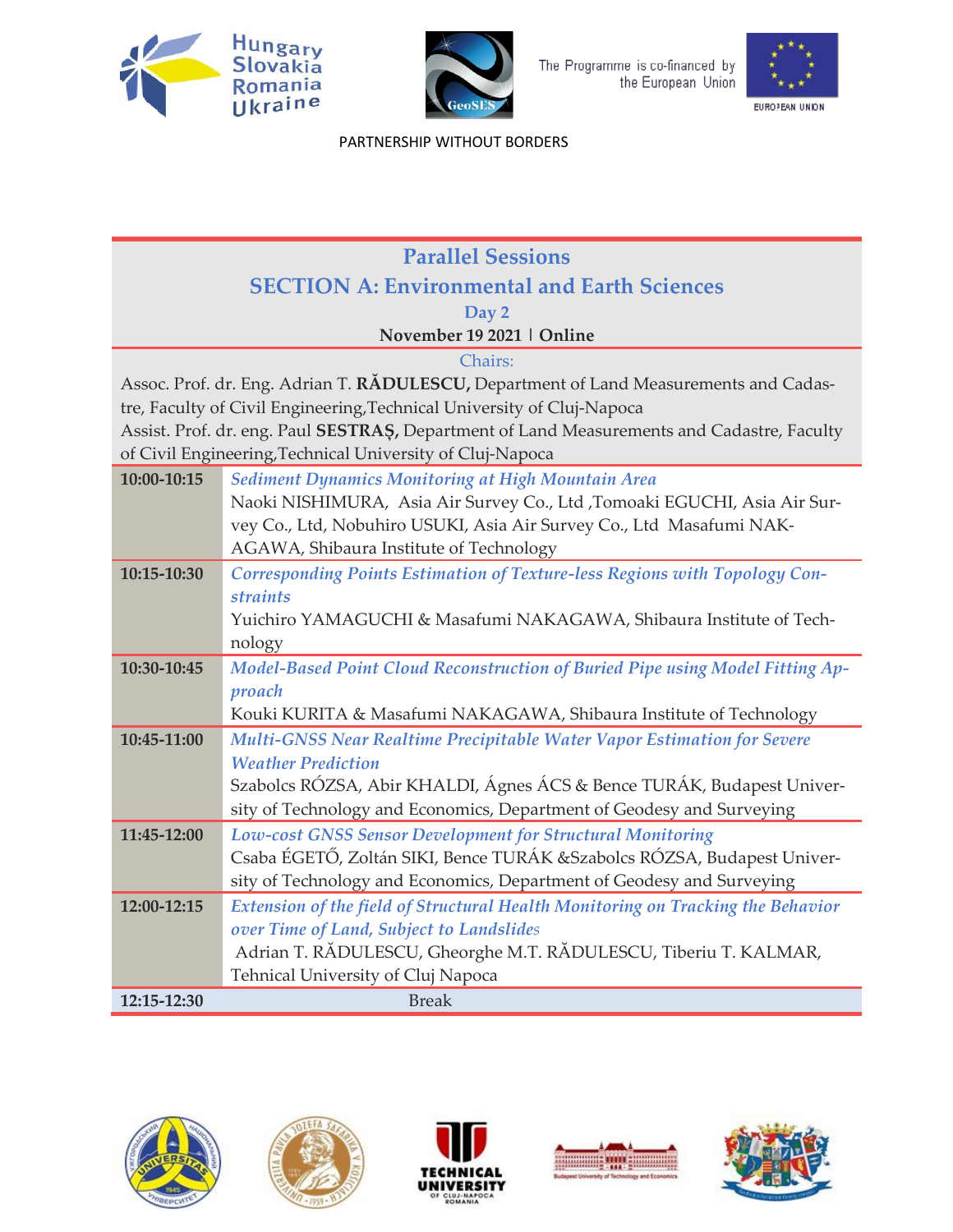





 [PARTNERSHIP](file:///D:/GEOSES-HUSKROUA/INTERNATIONAL%20CONFERENCE/AFIS-WS_001.png) WITHOUT BORDERS

| 12:30-12:45   | Using GIS technologies for spatial analysis of landslides. Case study Sighetu-   |
|---------------|----------------------------------------------------------------------------------|
|               | Marmatiei municipality                                                           |
|               | Petru MÅRAN, Technical University of Cluj-Napoca, Mihai HERBEI, Banat Uni-       |
|               | versity of Agricultural Sciences and Veterinary Medicine "King Michael I of Ro-  |
|               | mania" from Timisoara, Romania                                                   |
| 12:45-13:00   | The Use of UAS and GIS Spatial Analysis in Cadastral Surveying and Technical     |
|               | <b>Documentations</b>                                                            |
|               | Paul SESTRAS, Tehnical University of Cluj Napoca                                 |
| 13:15-13:30   | Study on the importance of using GIS technology in road infrastructure projects  |
|               | Mihai Dorin ISAC, Sanda NAS, Mircea BONDREA, Technical University of Cluj        |
|               | Napoca                                                                           |
| 13:30-13:45   | Study on the activity related to monitoring the behavior of landslides over time |
|               | by comparative methods                                                           |
|               | Norbert KISS, Technical University of Cluj Napoca                                |
| Paper<br>pre- | The role of cross-border projects in Disaster Management.Case study: GeoSES-     |
| sented<br>at  | Extension of the operational "Space Emergency System" towards monitoring of      |
| the           | dangerous natural and man-made geo-processes in the HU-SK-RO-UA cross-           |
| G.IC.2021-    | border region                                                                    |
| Plennary      | Adrian T.RĂDULESCU,TUCN; Tiberiu T. KALMAR,UASVM of Cluj-Napoca;                 |
| Session       | Gheorghe M.T. RĂDULESCU, TUCN; Sanda Mărioara NAȘ, TUCN; Virgil Mihai            |
|               | RĂDULESCU, TUCN; Petru Daniel MĂRAN, TUCN ; Mihai HERBEI, BUASVM                 |
|               | Timisoara; Mircea BONDREA, TUCN                                                  |
| Paper pre-    | Regional scale monitoring of surface deformation in Transcarpathia using In-     |
| sented at the | <b>SAR</b> technology                                                            |
| G.IC.2021-    | Bálint MAGYAR, Roland HORVÁTH & Lajos VÖLGYESI, Lechner Nonprofit                |
| Workshop      | Ltd., Budapest, Hungary - Satellite Geodetic Observatory, Penc, Hungary &Bu-     |
|               | dapest University of Technology and Economics - Faculty of Civil Engineering -   |
|               | Department of Geodesy and Surveying, Budapest, Hungary                           |
|               |                                                                                  |
| End of day 2  |                                                                                  |

End of day 2









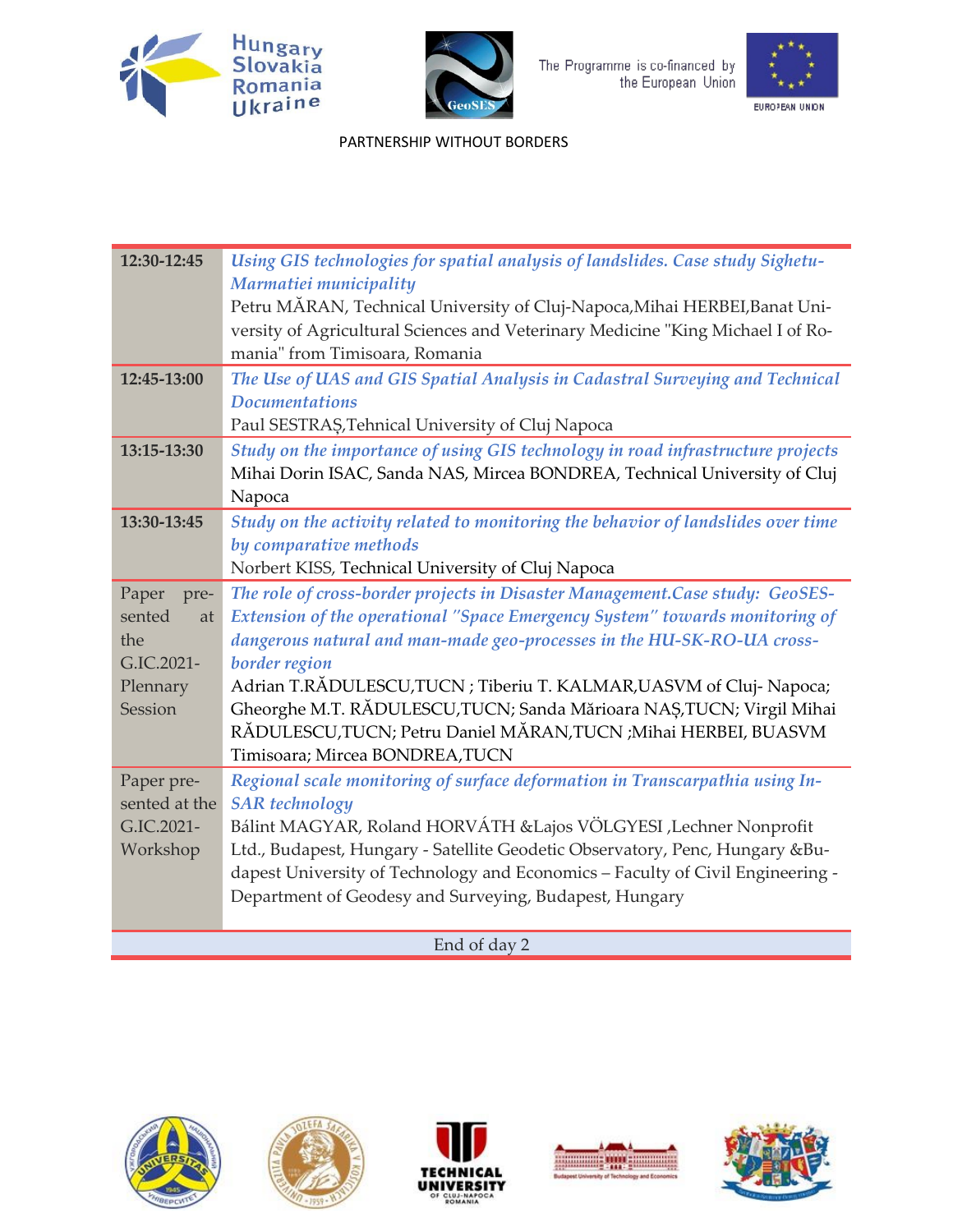





| <b>Parallel Sessions</b>                       |                                                                                                         |
|------------------------------------------------|---------------------------------------------------------------------------------------------------------|
| <b>SECTION B: Economic and social sciences</b> |                                                                                                         |
|                                                | Day 2                                                                                                   |
|                                                | November 19 2021   Online                                                                               |
|                                                | <b>Chairs:</b>                                                                                          |
|                                                | Assoc.Prof.dr.Grațiela Dana BOCA,Department of Economics and Physics,Faculty of Scien-                  |
|                                                | ces, Technical University of Cluj-Napoca, Romania                                                       |
|                                                | Assoc.Prof.dr.Liliana ZIMA, Department of Economics and Physics, Faculty of Sciences, Techni-           |
|                                                | cal University of Cluj-Napoca, Romania                                                                  |
| 11:00-11:15                                    | The Use of Data Loggers for Monitoring Temperature and Relative Humidity in                             |
|                                                | <b>Museums</b>                                                                                          |
|                                                | Izabela Luiza POP, County Museum of Art « Baia- Mare Artistic Centre», Roma-                            |
|                                                | nia & Technical University of Cluj-Napoca, North University Center of Baia-                             |
|                                                | Mare, Romania                                                                                           |
| 11:15-11:30                                    | Sustainability in Disaster Management: An Overview of Nature-Based Solutions                            |
|                                                | Anıl Yıldırım POYRAZ & Maria SZALMANÉ CSETE, Budapest University of                                     |
|                                                | Technology and Economics, Department of Environmental Economics and Sus-                                |
| 11:30-11:45                                    | tainability, Hungary<br>Internal Organizational Features of Activity of Hotel Enterprises of the Trans- |
|                                                | carpathian Region in the Conditions of a Pandemic                                                       |
|                                                | Vitalia CHYNIAK & Svitlana SLAVA, Uzhhorod National University, Ukraine                                 |
| 11:45-12:00                                    | Hierarchy of Factors Influencing the Implementation of Projects in Risk Condi-                          |
|                                                | tions                                                                                                   |
|                                                | Diana Cezara TOADER, Corina M. RĂDULESCU, Technical University of Cluj-                                 |
|                                                | Napoca, Romania                                                                                         |
| 12:00-12:15                                    | The Importance of Investing in Human Capital in Times of Crisis                                         |
|                                                | Alina Natalia POP, Florina HAHN, Diana IGHIAN, Technical University of Cluj-                            |
|                                                | Napoca, Romania                                                                                         |
| 12:15-12:30                                    | Challenges of the Sustainable Development Strategy of Maramures County in the                           |
|                                                | <b>Context of Crisis</b>                                                                                |
|                                                | Izabela RUS, Rita TOADER, Gratiela BOCA, Cezar TOADER, Technical Univer-                                |
|                                                | sity of Cluj-Napoca, Romania                                                                            |